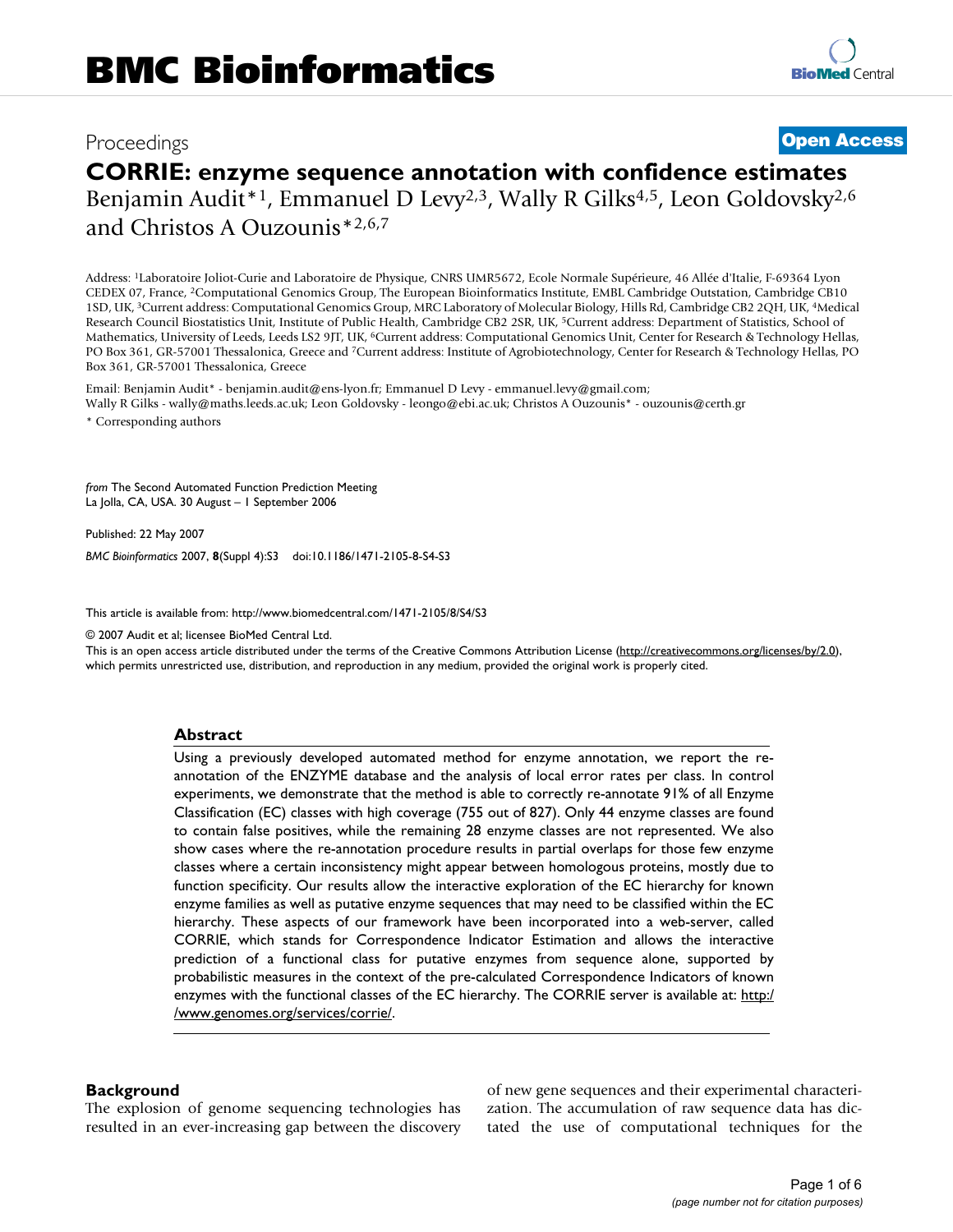inference of their possible functional roles, based on the evolutionary conservation of structure and function. However, this widely used empirical process has not attracted sufficient attention as a fundamental problem in computational biology, requiring rigorous analysis.

The typical solution to annotation transfer involves the inference of functional properties based on sequence similarity [1]. This procedure can be divided into two steps: (i) the establishment of a list of proteins of known function and significant sequence similarity to the uncharacterized sequence [2]; (ii) the selection of those characterized sequences from which the annotation might be transferred [3]. The procedure relies on the assumption of a strong relationship between protein structure and function. Despite the fact that this hypothesis is strongly supported by various studies [4], there is concern that a blind application of such procedures usually leads to annotation errors [5-8]. Two major types of errors can be made: (i) the short-listed homologous protein(s) have a different function from the query sequence (erroneous assignment, despite correct reference); (ii) the transferred annotations are incorrect (erroneous reference, despite correct assignment). The latter type followed by an iterative usage of annotation transfer results in the important problem of error propagation in annotated databases [3,9]. Modeling studies have demonstrated that dramatic consequences on the reliability of database annotations can thus arise, with detrimental effects for the quality and integrity of reference databases [9]. One of the challenges for future improvements is the association of function assignments with a measure of reliability that can control annotation quality [3], by excluding spurious annotations. Herein, we address this issue by analysing the Enzyme Classification (EC) hierarchy within a probabilistic framework for the process of homology-based annotation, as a follow-up of a previous theoretical study [10].

# **Methods and results**

Our approach relies on the usage of a reference dataset such as the EC hierarchy, where protein sequences are preclassified into (an arbitrary number of) functional classes [10]. An assignment corresponds to a membership in a functional class; thus, function sharing becomes an explicit property. The possibility for a protein to belong to a functional class is assessed based on its similarity relationships with all protein sequences that do or do not belong to that class. Most existing methods map functions to proteins via the clustering of proteins based on sequence similarities irrespectively of any function sharing and the compilation of available functional descriptions in the (most relevant) cluster(s) to annotate the uncharacterized sequence(s) [11-13]. An innovative feature of our strategy is that individual sequences are mapped to functional classes, instead of individual functions mapped to sequence classes [10].

We introduced Correspondence Indicators (CIs) as a novel measure to quantify the relationship between a protein sequence and a functional class. A CI results from the combination of pairwise similarity scores between a query sequence of interest and all the members of a functional class [10]. In our implementation, we use the BLAST bitscores as a measure of pairwise similarity [14], but other measures can also be used (Figure 1). Herein, we provide an analysis of the ENZYME database [15], examine likely sources of error and announce the interactive server COR-RIE.

The databases used in the present work were the ENZYME database (date:2006-07-12) [15] and UniProt/SwissProt (release 50.4, date:2006-07-25; UniProtKB 8.4) [16]. In total, we have obtained 77,812 proteins annotated as enzymes partitioned into 2,216 EC classes, of which 64,895 proteins partitioned into 827 classes were used: we have excluded enzymes with more than one EC number and all EC classes with ten or less members, as reported previously [10]. For sequence searches, we used BLAST (v.2.2.8) [14] with a bit-score cut-off threshold of 30. To filter low-complexity regions, we used CAST [17], with a threshold value of 25. The new interactive implementation of the annotation framework is implemented with MySQL (v.4.1) <http://www.mysql.org>. All the results reported herein concern assignments (re-annotations) obtained with an assignment probability of one  $(P = 1)$ using the univariate method with  $\alpha \rightarrow \infty$  i.e. with a CI Y<sub>Qi</sub> reduced to the best BLAST hit of the query protein with class  $\Omega$ <sub>i</sub> [10] (for an example, see Figure 2). As discussed previously, the univariate method has a lower coverage than the multivariate framework [10], yet since it treats the assignment to each class independently, it is more robust with respect to query proteins having more than one EC number assignment.

First, we followed the exact leave-one-out re-annotation scheme for assignments as described previously, with the updated information for proteins/EC classes [10], for comparison purposes. The overall (mean) performance was somewhat improved. We were able to generate (at P = 1) 59,766 assignments for 59,746 proteins (coverage 92.1%); some proteins may have more than one assignment at  $P = 1$ . Also, the number of annotation errors was 90, thus implying an error rate r = 0.15% (90 cases out of 59,766 assignments). Compared to our previous report [10], where we have annotated 28,088 enzymes over 589 classes, we observe an increase in coverage (92.1% compared to 90.6%) and a significant decrease in error rate (0.15% compared to 0.21%), despite a more than twofold increase of the data.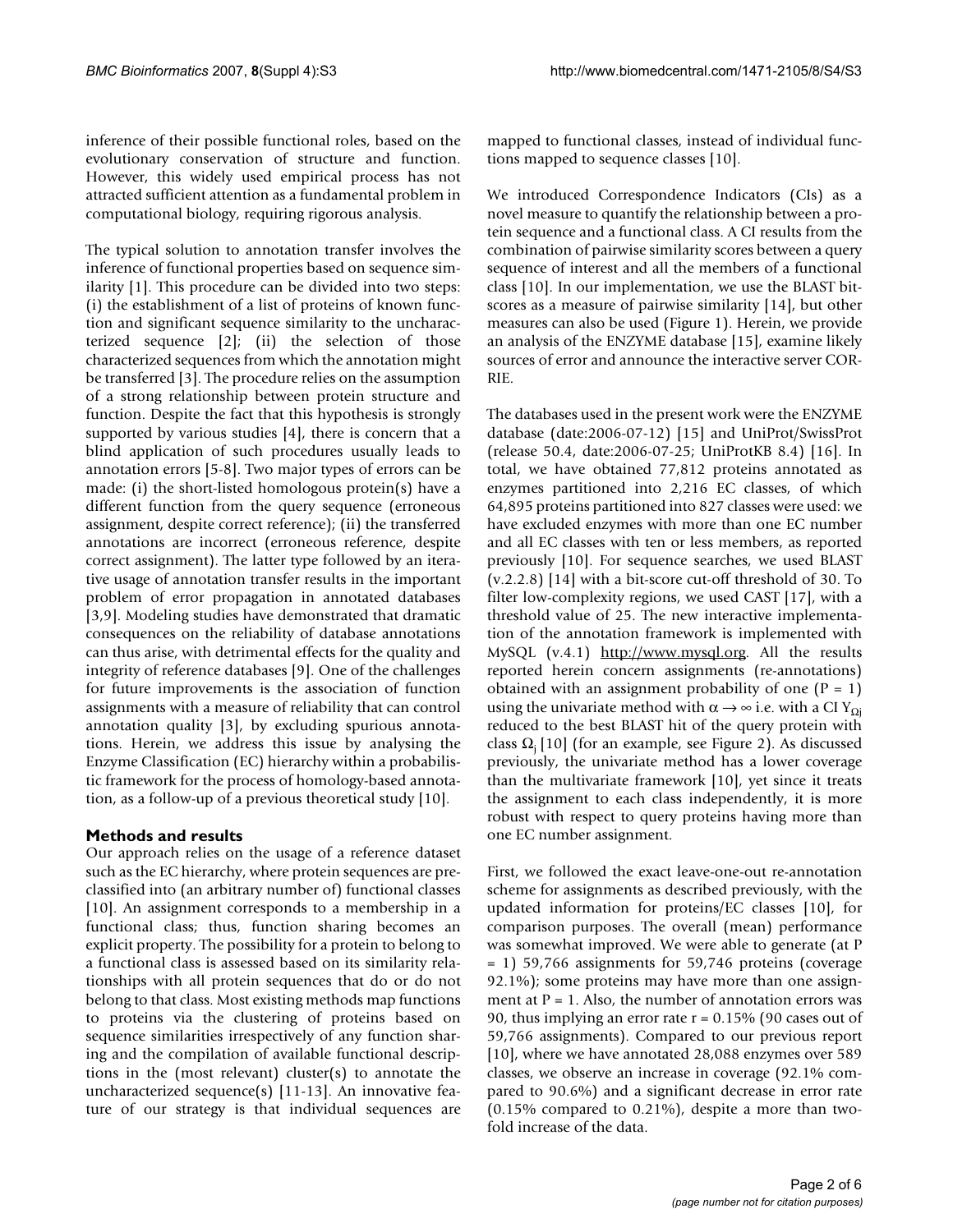

Integration of<br>scores to obtains CIs

# CI reference (one table per  $\alpha$  value)

- ID (Uniprot)
- Reference Class (EC Num.)
- CI



# Annotation

- ID (Uniprot)
- Reference Class (EC Num.)
- Probability

# Figure 1

# **Schematic view of the CORRIE annotation frame-**

**work.** The only requirement for CORRIE is a classification of sequences. Here, we start with the classification of enzymes found in SwissProt. This enables us to create two tables, one for sequences and one for classes. From pairwise sequence comparisons we derive a score table, which describes all the classes hit by each sequence. BLAST scores are further integrated into correspondence indicators (CIs), which describe the relationship each sequence has with the classes it hits. Next, CIs are integrated to compute the probability that a sequence belongs to a particular class. The table "CI reference" is central to the framework as it constitutes a reference against which new proteins are compared and classified. This is illustrated in Figure 2.

Second, we have investigated in more depth the sources of error, by examining the local (specific) error rates. More precisely, we consider the probability that a re-annotation is an error knowing the annotation made by our approach, regardless of the true class, i.e. P(annotation is wrong | annotation by CORRIE). This analysis can only be performed at the  $P = 1$  level because there is not enough information at P levels < 1 (due to the very high coverage of the database at  $P = 1$ ). The results here are quite impressive: 799 (out of 827) classes have at least one assignment at level  $P = 1$ . For 755 of these classes, we did not observe any re-annotation error (again at  $P = 1$ ). This corresponds to 51,131 out of 59,766 re-annotations, or a coverage level of 86%, with a specific error rate equal to zero. For the remaining 44 classes, there is at least one error recorded, which leads to non-zero specific error rates. These non-zero error rates vary across classes between 100% (1 error for 1 assignment) to 0.24% (4 errors for 1673 assignments). The highest error where the number of errors is more than one is 13.6% (3 errors for 22 assignments). We report all nine cases where the number of errors is more than one (Table 1). This information is also available on the web site, to help users assess annotation quality for specific classes in the EC hierarchy where the annotation process can be very challenging.

Third, we defined a distance measure in the re-annotation space in order to obtain a better understanding of the structure/function relationship for enzymes. This measure, denoted as  $\delta(i \rightarrow j) = N_{ij}/N_i$ , is the rate of re-annotation of proteins to class j, while they truly belong to class i; Ni is the number of proteins truly in class i, and Nj is the count of those assigned to class j. Note that this measure is not symmetric, i.e.  $\delta$   $(i \rightarrow j) \neq \delta$   $(j \rightarrow i)$ . For  $i = j$ , the  $\delta$ measure provides a measure of recall, or in other words, it indicates whether there exists a high level of sequence specificity within class i. Typical example cases of low recall for two large families are for EC 1.10.2.2 (ubiquinol-cytochrome c reductase) [18], where  $\delta$  = 13/89 (15%) and for EC 3.2.1.4 (cellulase) [19], where δ = 19/104 (18%). For i  $\neq$  j, high values of the  $\delta$  measure imply that errors are specifically made from class i to j (as opposed to errors randomly distributed over all classes). Hence, high values for  $δ$  (i  $\rightarrow$  j) and  $δ$  (j  $\rightarrow$  i) strongly suggest that merging the two classes would result in a much improved assignment of function based on sequence, or that those specific sequences do not contain enough information to distinguish the two enzymatic functions within the EC hierarchy. We report all six cases where the number of errors is more than two (Table 2), a surprisingly low number which demonstrates the high quality of assignments made by CORRIE in a series of control experiments.

Finally, we have implemented this strategy into a webserver called CORRIE implemented using MySQL and we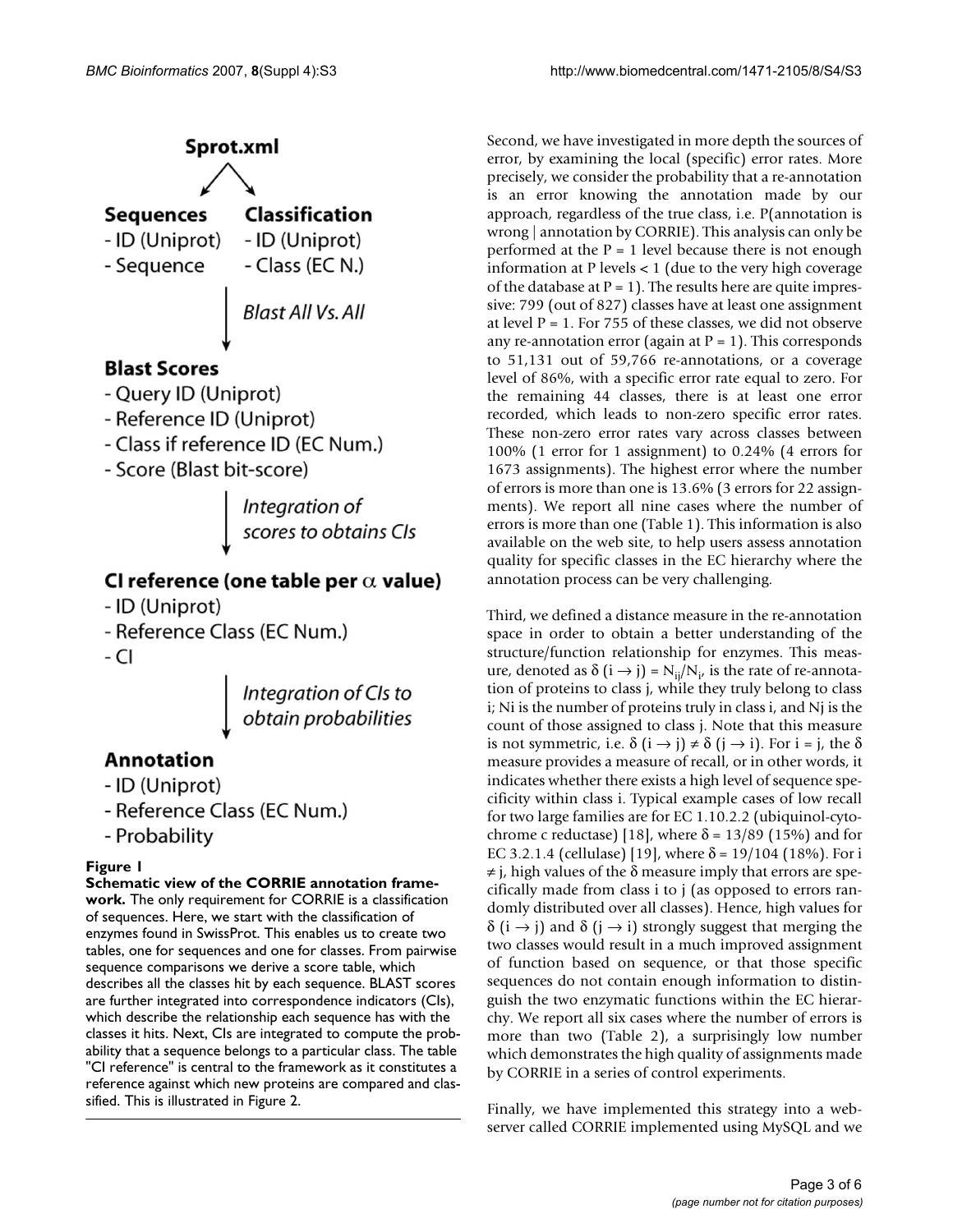

CI of the protein s to annotate

Ten proteins closest to s in the CI space

#### **Figure 2**

## **Illustration of the probability calculation implemented in CORRIE**. To annotate a new sequence *s*, *s* is first aligned against all proteins in CORRIE. Here, *s* has similarity with proteins from two distinct classes: A and B. CIs between *s* and A, and between *s* and B are calculated [10]. The probability that *s* belongs to A (i.e. that *s* has function A) is calculated by comparison of the CI between *s* and A, with the CIs of proteins that belong or not to A. In this case, the ten proteins closest to *s* in the CI space are shown in the red dotted rectangle. Since all ten proteins truly belong to A, CORRIE estimates to P = 1 the probability for *s* to truly belong to A. When considering class B, ten proteins closest to *s* in the CI space do not belong to B. Therefore, CORRIE estimates to P = 0 the probability for *s* to truly belong to B. In this case, *s* would be annotated as having function A with probability 1.

announce its availability for wider use by the community. The software requires a reference set of protein sequences, their association to a functional classification and an allvs-all similarity table. Then, for any unclassified query sequence, CORRIE generates a probability for its membership to a functional class. CORRIE has been made accessible at <http://www.genomes.org/services/corrie/>; a downloadable version will follow soon. The format of the results is simple – by providing a query sequence, the user obtains the following information: the query sequence identifier, the original description (from the FASTA file format), an internal CORRIE protein identifier for retrieval purposes, the assignment probability, the predicted EC class, the EC description, and the local error rate for the specific class (as a guide for the quality of annotations) (Figure 1). The server provides all annotations obtained by CORRIE (including those with  $P < 1$ ). The users may also use different  $\alpha$  values and the multivariate framework. Users can also browse through various results so that they can refine their assessment of annotation quality and generally explore structure/function relationships within the entire sequence space of proteins known to be associated with enzymatic functions.

## **Conclusion**

We have previously developed a framework for the probabilistic annotation of enzymes into the functional classes of the EC hierarchy [10]. We have now extended this work using a larger reference database, and have reduced the error rates significantly while maintaining a coverage of >90%. We have also examined the local errors made in this assignment process and identified those EC classes more prone to non-specific structure/function relationships. Finally, we have made the system available as an interactive web server for the exploration of enzyme sequence space.

It is interesting to note that most errors reported (Tables 1 and 2) occur between closely related EC classes. This is particularly evident in cases where the similarity and difference of the function between overlapping classes is described (Table 2). In all six cases, the overall function remains the same while the difference lies in substrate specificity or the reaction mechanism. Recent studies have shown that substrate specificity in four of these twelve overlapping classes can be modulated with a small number of mutations. For instance, it has been reported recently that a RNA polymerase function was obtained from a DNA polymerase using *in vitro* compartmentalization, and a mutant with a single mutation was among the optimal mutants at synthesizing RNA [20]. Also, in the case of a transporting ATPase, the specificity of transport from H+ to Li+ was achieved by just four mutations [21].

Beyond the issue of functional specificity, there is also an aspect of biological reality in the problematic cases, in terms of overlapping enzyme properties. In other words, these classes might represent activities that co-exist in the same enzyme. In the previous example of the DNA polymerase, it has also been reported that a mutant with just five mutations maintained a DNA polymerase activity, demonstrating that both these activities co-exist [20]. Also, in the case of glucanases, co-existence of endo- and exo-activities has been observed in some enzymes [22]. Finally, with starch glucosyltransferases, CORRIE annotates ADP-glucose specific enzymes as being NDP-glucose specific, which is less accurate yet valid.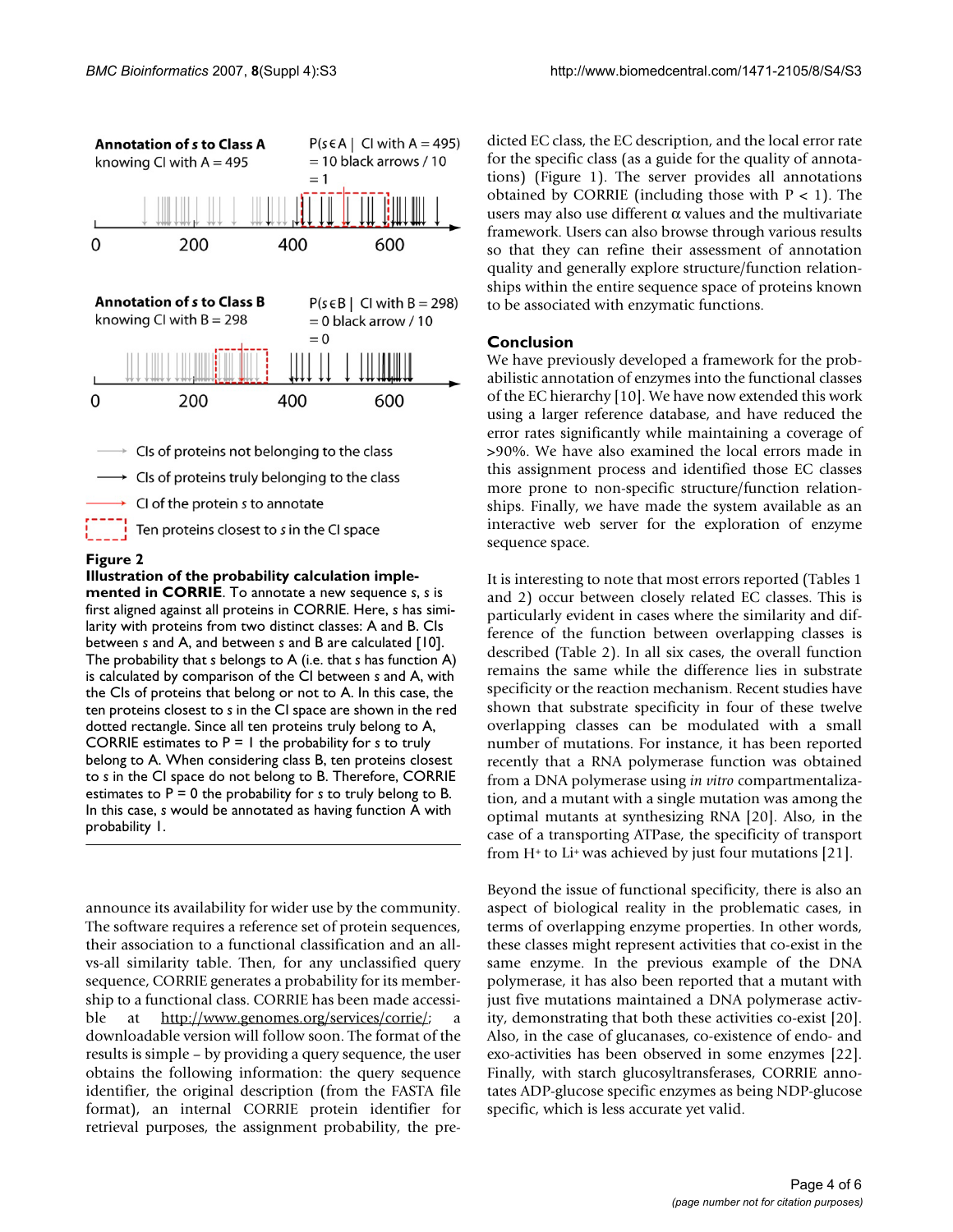| EC.      | <b>Errors</b> | <b>Assignments</b> | Error % | <b>Description</b>                             |
|----------|---------------|--------------------|---------|------------------------------------------------|
| 3.2.1.4  | 3             | 22                 | 13.64   | Cellulase                                      |
| 3.2.1.8  | 3             | 29                 | 10.34   | Endo-1,4-beta-xylanase                         |
| 2.4.1.21 | 4             | 99                 | 4.04    | Starch synthase                                |
| 1.6.5.3  | 9             | 457                | 1.97    | NADH dehydrogenase (ubiquinone)                |
| 2.7.11.1 | 4             | 819                | 1.71    | Non-specific Ser/Thr protein kinase            |
| 1.1.1.37 | $\mathcal{P}$ | 208                | 0.96    | Malate dehydrogenase                           |
| 3.6.3.14 | 4             | 1904               | 0.74    | H <sup>+</sup> -transporting two-sector ATPase |
| 4.2.1.33 | $\mathcal{P}$ | 310                | 0.65    | 3-isopropylmalate dehydratase                  |
| 2.7.7.6  | 4             | 1673               | 0.24    | DNA-directed RNA polymerase                    |

|  |  | Table 1: Local error rate per EC class, for those cases where there is more than one error. |  |
|--|--|---------------------------------------------------------------------------------------------|--|
|--|--|---------------------------------------------------------------------------------------------|--|

Column names: EC – EC number assignment by CORRIE; Errors – number of errors assigned to this class; Assignments – total number of assignments to this class; Error % – the local error rate; Description – the description of the corresponding EC reaction.

These examples illustrate the intricate nature of the sequence-function relationship found among those few cases that CORRIE fails to annotate correctly, and point to the limitation of using sequence similarity as a distance measure between enzymes. Therefore, we envisage implementing other methods in CORRIE in the near future. For example, the sequences within each class could be used to create one or more sequence profiles against which a new sequence could be aligned to produce an alternative CI measure, possibly focusing on key residues [23,24]. This would increase the sensitivity and specificity to a point where these ambiguous classes can be detected accurately.

One shortcoming of CORRIE, since it is based on the ENZYME database for validation purposes, is the implicit assumption that the query sequences are enzymes. A possible future development would be the explicit detection of enzyme sequences from similarity information. Schemes that have addressed the issue of enzyme recognition have been previously proposed [25]. This can be achieved by an all-vs-all comparison and further classification using CORRIE, with the entire UniProt database. In that setting, hypothetical proteins that would match known enzyme classes, could readily be assigned to specific EC numbers, with the proper probabilistic measures attached to them. Currently, this is possible, but the error rate is certainly under-estimated. Finally, the extension to other classification schemes (and semantically richer formats) will facilitate the assignment of protein sequences to various aspects of biological function beyond the EC hierarchy.

# **Competing interests**

The authors declare that they have no competing interests.

## **Authors' contributions**

BA, LG and CAO participated in the design and coordination of the study. BA, LG and EDL developed the software code and the web site. All authors have drafted the manuscript, and subsequently have read and approved the final manuscript.

**Table 2: Overlapping EC classes, for those cases where there are more than two errors from a true EC class to an assigned EC class.**

| True EC   | Name of true class                          | <b>Assigned EC</b> | Name of assigned class                                   | <b>Common activity</b>                          | <b>Difference</b>                                  |
|-----------|---------------------------------------------|--------------------|----------------------------------------------------------|-------------------------------------------------|----------------------------------------------------|
| 2.7.7.7   | <b>DNA-directed DNA</b><br>polymerase       | 2.7.7.6            | DNA-directed RNA polymerase                              | DNA-dependent<br>nucleotidyltransferase         | Substrate: DNA or RNA                              |
| 1.6.99.5  | NADH dehydrogenase<br>(quinone)             | 1.6.5.3            | NADH dehydrogenase<br>(ubiquinone)                       | NADH dehydrogenase                              | Electron acceptor: quinone or<br>ubiquinone        |
| 3.2.1.91  | Cellulose 1.4-beta-<br>cellobiosidase       | 3.2.1.4            | Cellulase                                                | Hydrolysis of 1,4-beta-D-glucosidic<br>linkages | Exo-hydrolysis or endo-hydrolysis                  |
| 2.7.1.137 | Phosphatidylinositol 3-kinase               | 2.7.11.1           | Non-specific Ser/Thr protein<br>kinase                   | Kinase                                          | Substrate: PI3 or Ser/Thr                          |
| 2.4.1.242 | NDP-glucose - starch<br>glucosyltransferase | 2.4.1.21           | Starch synthase                                          | Starch glucosyltransferase                      | Substrate: NDP-glucose or ADP-<br>glucose          |
| 3.6.3.15  | Sodium-transporting two-<br>sector ATPase   | 3.6.3.14           | H <sup>+</sup> -transporting two-sector<br><b>ATPase</b> | lon transporting two sector<br><b>ATPase</b>    | Ion specificity: NA <sup>+</sup> or H <sup>+</sup> |

Column names: True EC/Name – the real EC number/name; Assigned EC/Name – the assigned properties made by CORRIE; Common activity/ Difference – similarities and differences of substrate specificity and mechanisms for the corresponding reaction pairs.